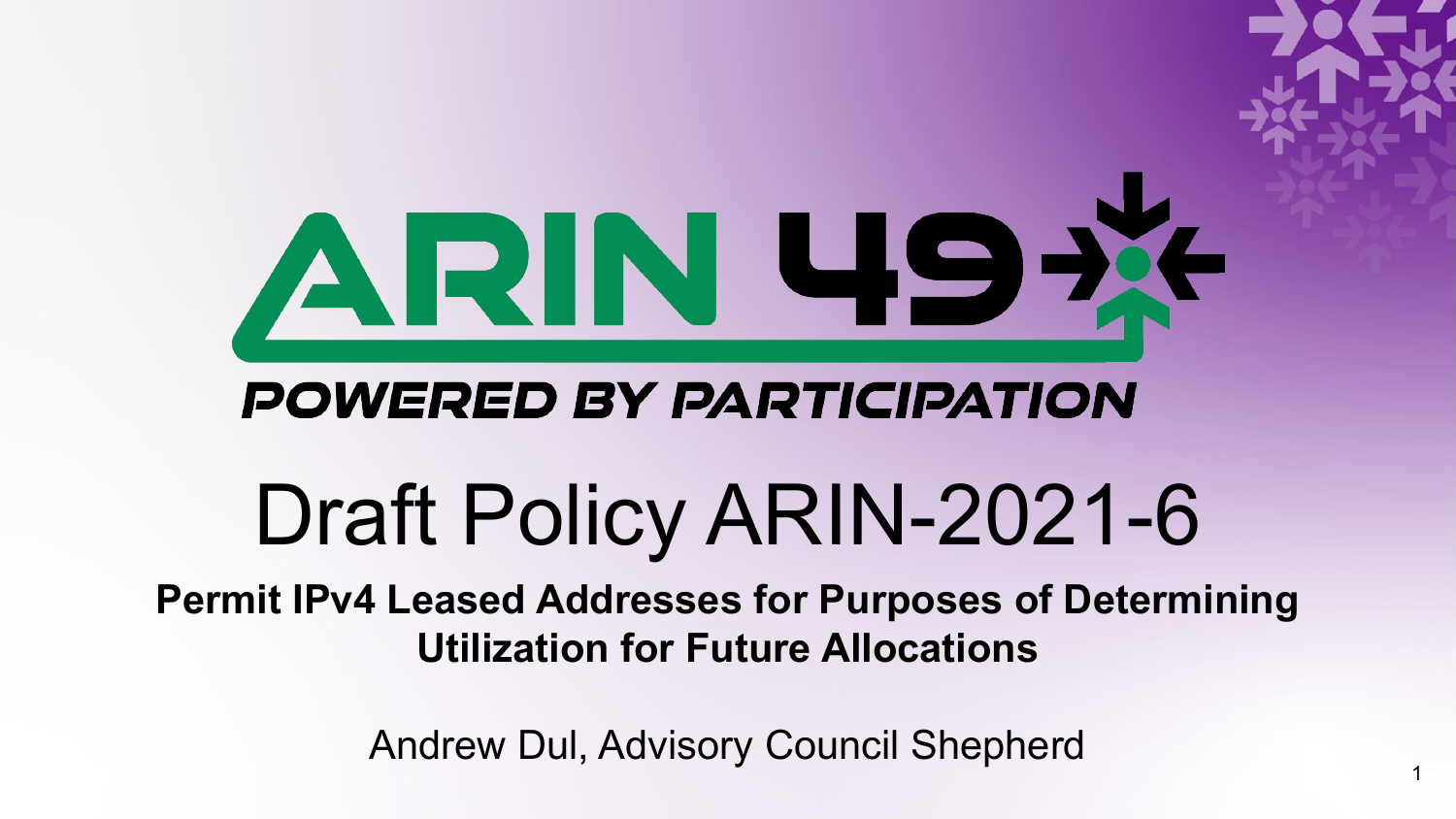## **History**

- Proposal (ARIN-prop-302) 17 August 2021
	- https://www.arin.net/participate/policy/proposals/2021/ARIN\_prop\_302\_orig/
- Draft Policy 21 September 2021
	- https://lists.arin.net/pipermail/arin-ppml/2021-September/068996.html
- Revised 2 March 2022
	- https://lists.arin.net/pipermail/arin-ppml/2022-March/069428.html

Shepherds: Andrew Dul, Matthew Wilder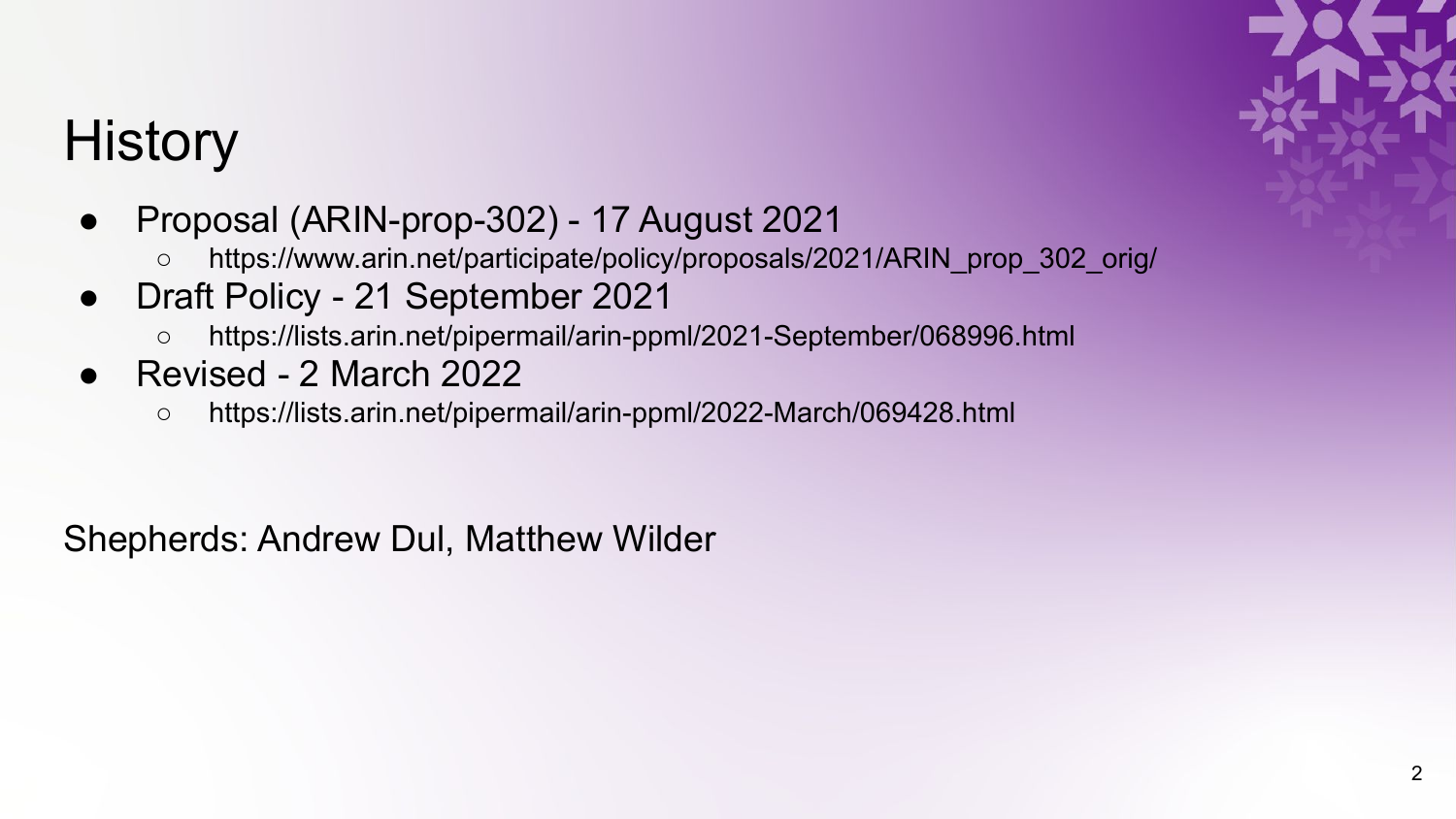## Changes since ARIN 48



- Retitled the policy to better match the overall scope of change
- Added additional changes to remove inconsistencies that would be created by the original draft policy
- Scoped changes to be applicable only to IPv4 transfer (excluded ASN, IPv6, IPv4 wait-list)
- Included changes as recommended by author and discussed at ARIN 48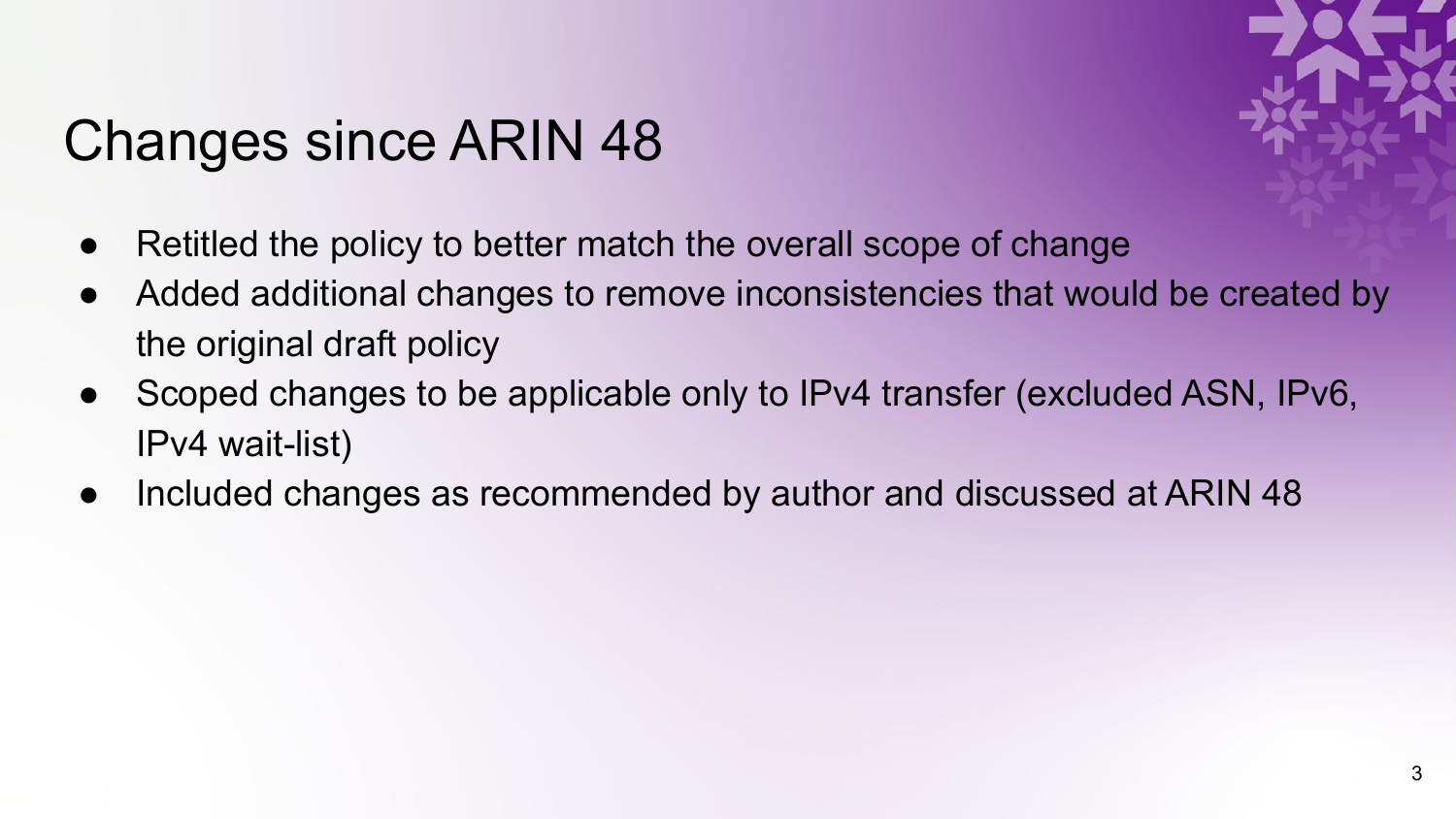### Problem Statement



Current ARIN policy prevents the use of leased-out addresses as evidence of utilization.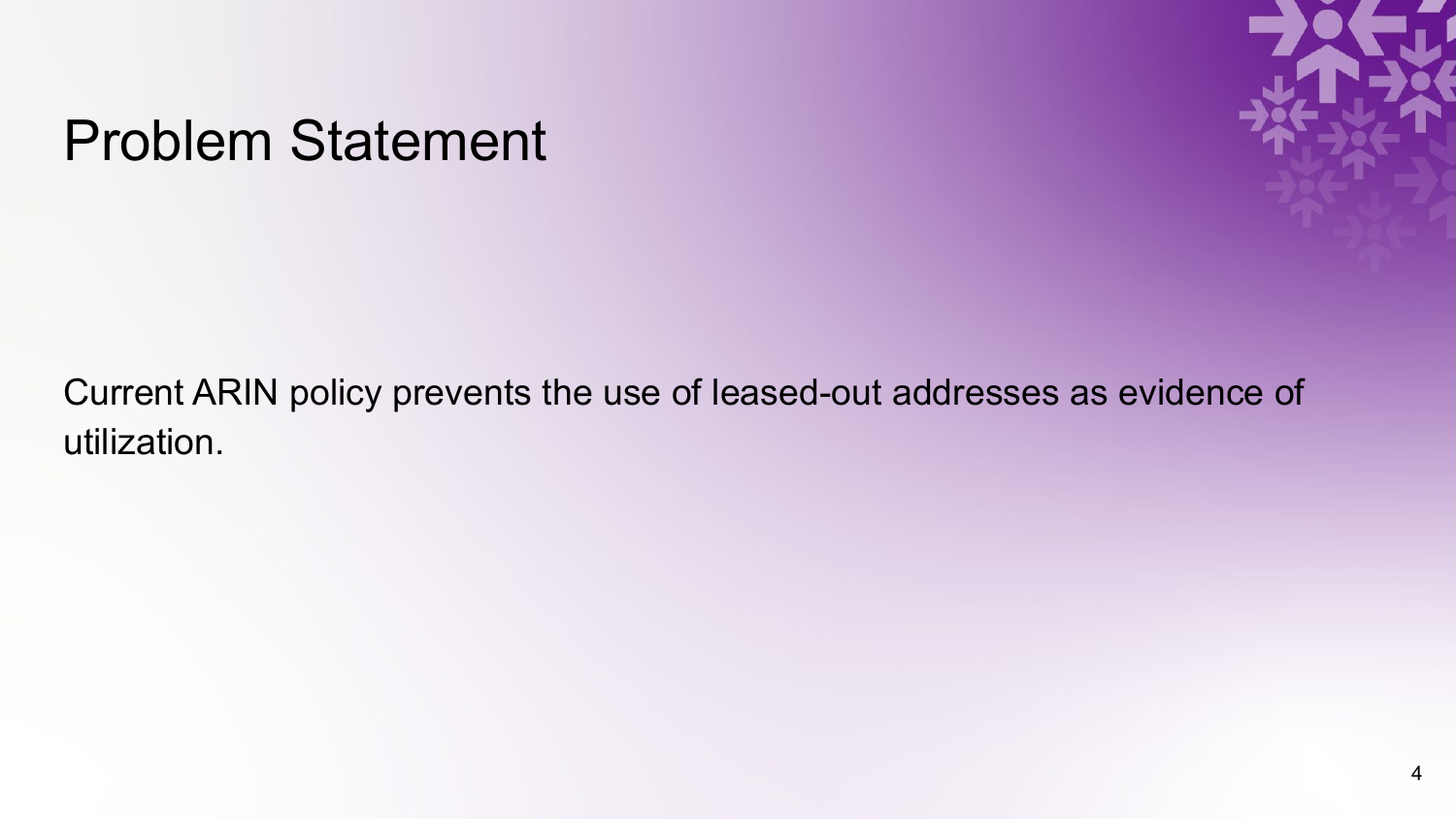

# Policy Statement (1)

**Section 1.2 Conservation** 

Replace

"Due to the requirement for uniqueness, Internet number resources of each type are drawn from a common number space. Conservation of these common number spaces requires that *Internet number resources* be efficiently distributed to those organizations who have a technical need for them in support of operational networks."

### with

"Due to the requirement for uniqueness, Internet number resources of each type are drawn from a common number space. Conservation of these common number spaces requires that *free-pool (ASN & IPv6) and IPv4 wait-list Internet number resources* be efficiently distributed to those organizations who have a technical need for them in support of operational networks."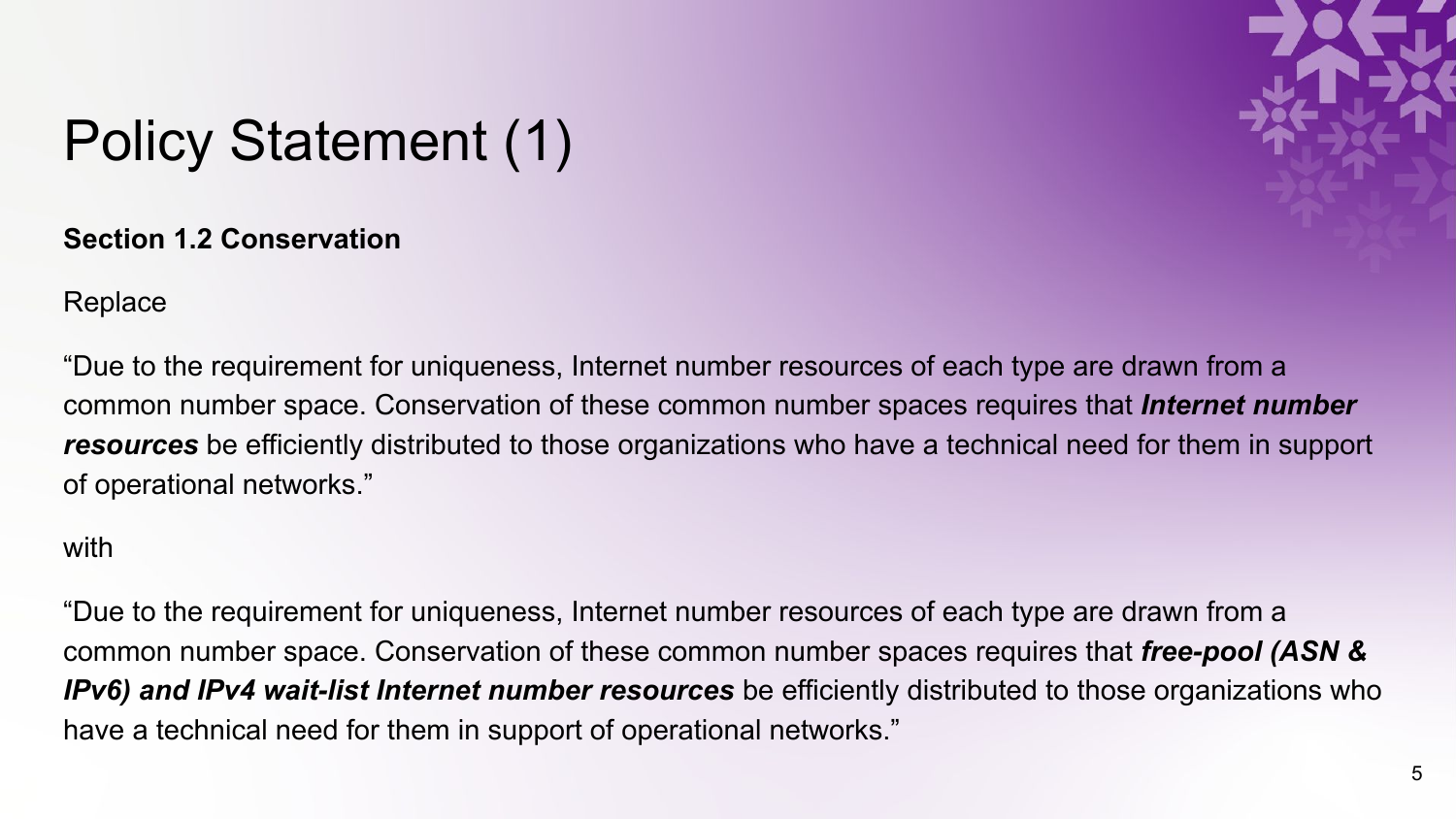

# Policy Statement (2)

**Section 1.4 Stewardship** 

Replace

"The fundamental purpose of Internet number stewardship is to distribute unique number resources to *entities building and operating networks thereby facilitating* the growth and sustainability of the Internet for the benefit of all."

### with

"The fundamental purpose of Internet number stewardship is to distribute unique number resources to *facilitate* the growth and sustainability of the Internet for the benefit of all."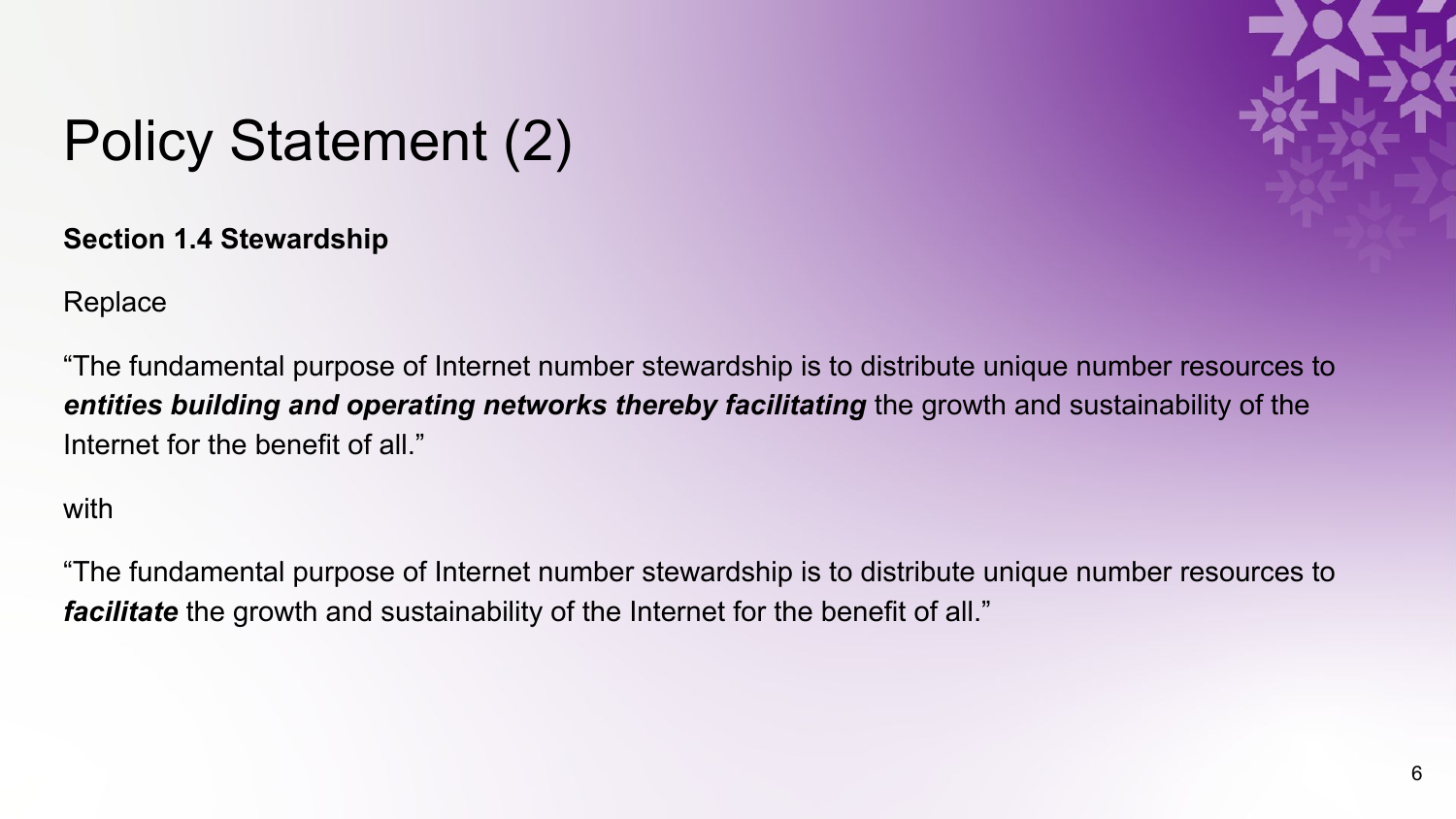

# Policy Statement (3)

**Section 2.4** 

Replace

"2.4. Local Internet Registry (LIR) A Local Internet Registry (LIR) is an IR that primarily assigns address space to the users *of the network services that it provides*. LIRs are generally Internet Service Providers (ISPs), whose customers are primarily end users and possibly other ISPs."

### with

"2.4. Local Internet Registry (LIR) A Local Internet Registry (LIR) is an IR that primarily assigns address space to users *of the network*. LIRs are generally Internet Service Providers (ISPs), whose customers are primarily end users and possibly other ISPs."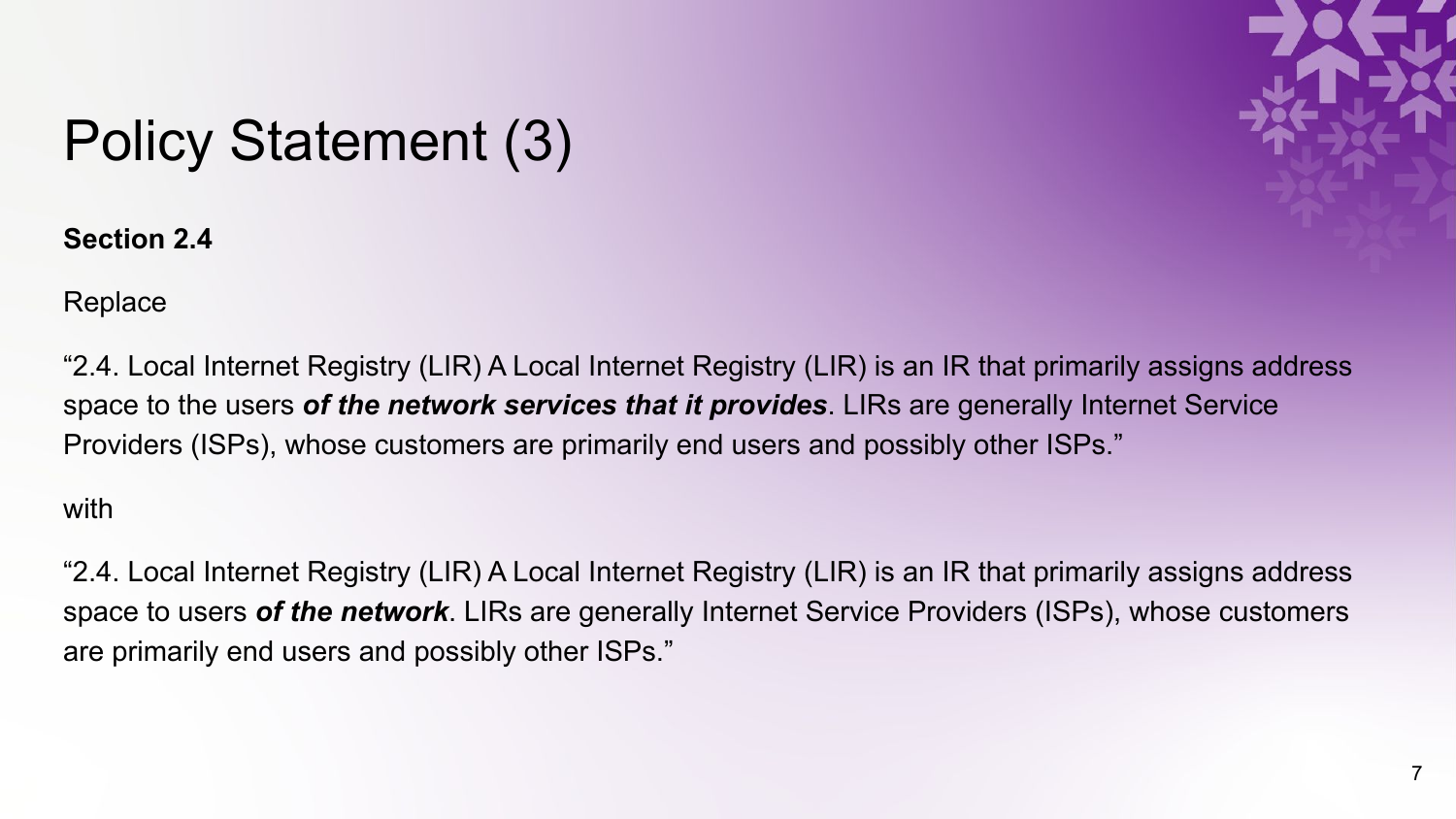

# Policy Statement (4)

**Section 4.18** 

Replace

"ARIN will only issue future IPv4 assignments/allocations (excluding 4.4 and 4.10 space) from the ARIN Waitlist."

with

"ARIN will only issue future IPv4 assignments/allocations (excluding 4.4 and 4.10 space) from the ARIN Waitlist **to** *those with operational need."*

**Delete Section 8.5.2 Operational Use**

ARIN allocates or assigns number resources to organizations via transfer solely for the purpose *use on an operational network.*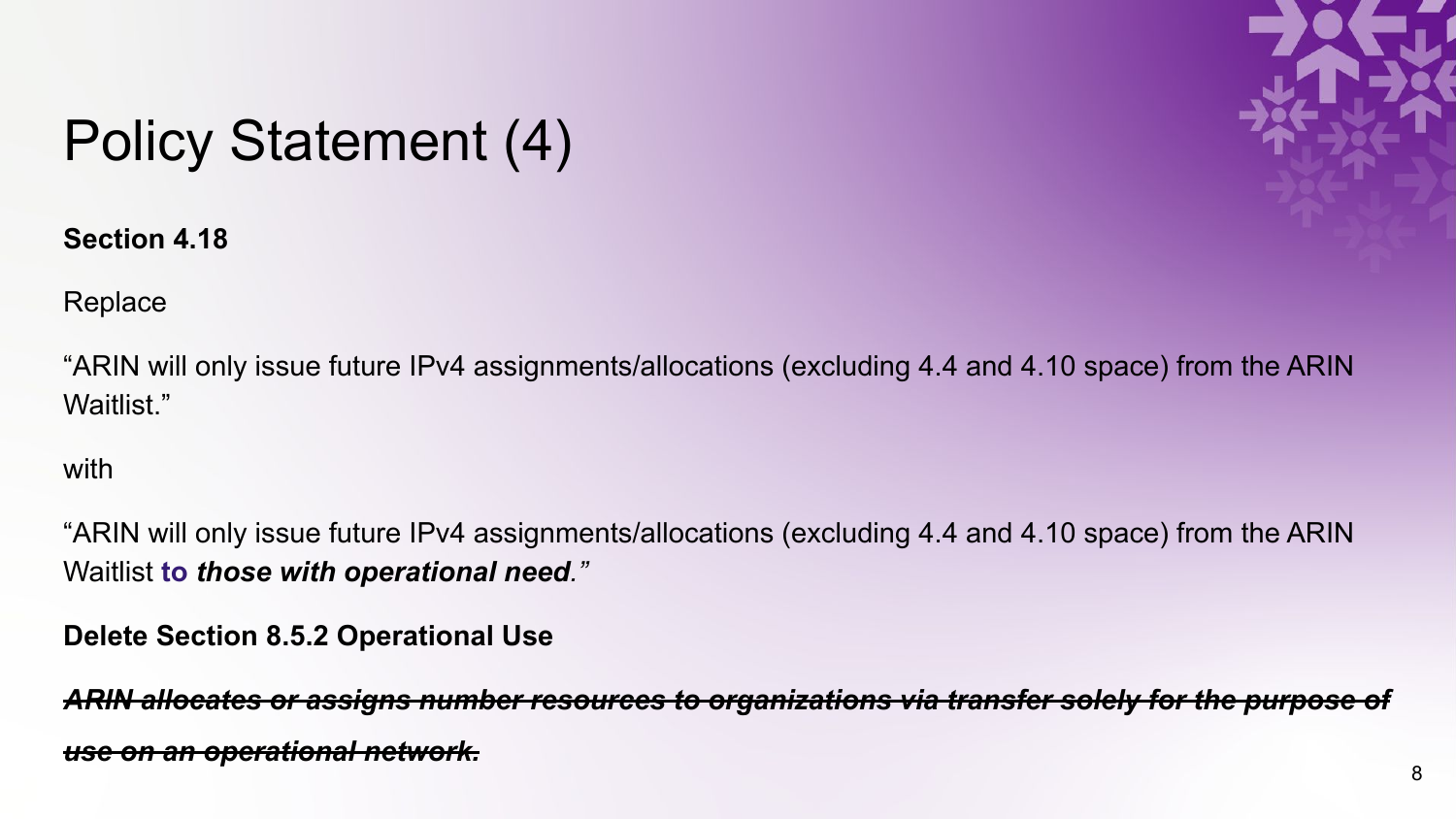## ARIN-2021-6: Policy Impacts

IPv4 Transfers

● Any organization would be able to note its IPv4 address space as utilized when it is used by its customers regardless of if the organization provides network services to its customers. This would allow an organization to qualify for additional IPv4 address space via transfer even if the organization **does not provide any network services** to its customers.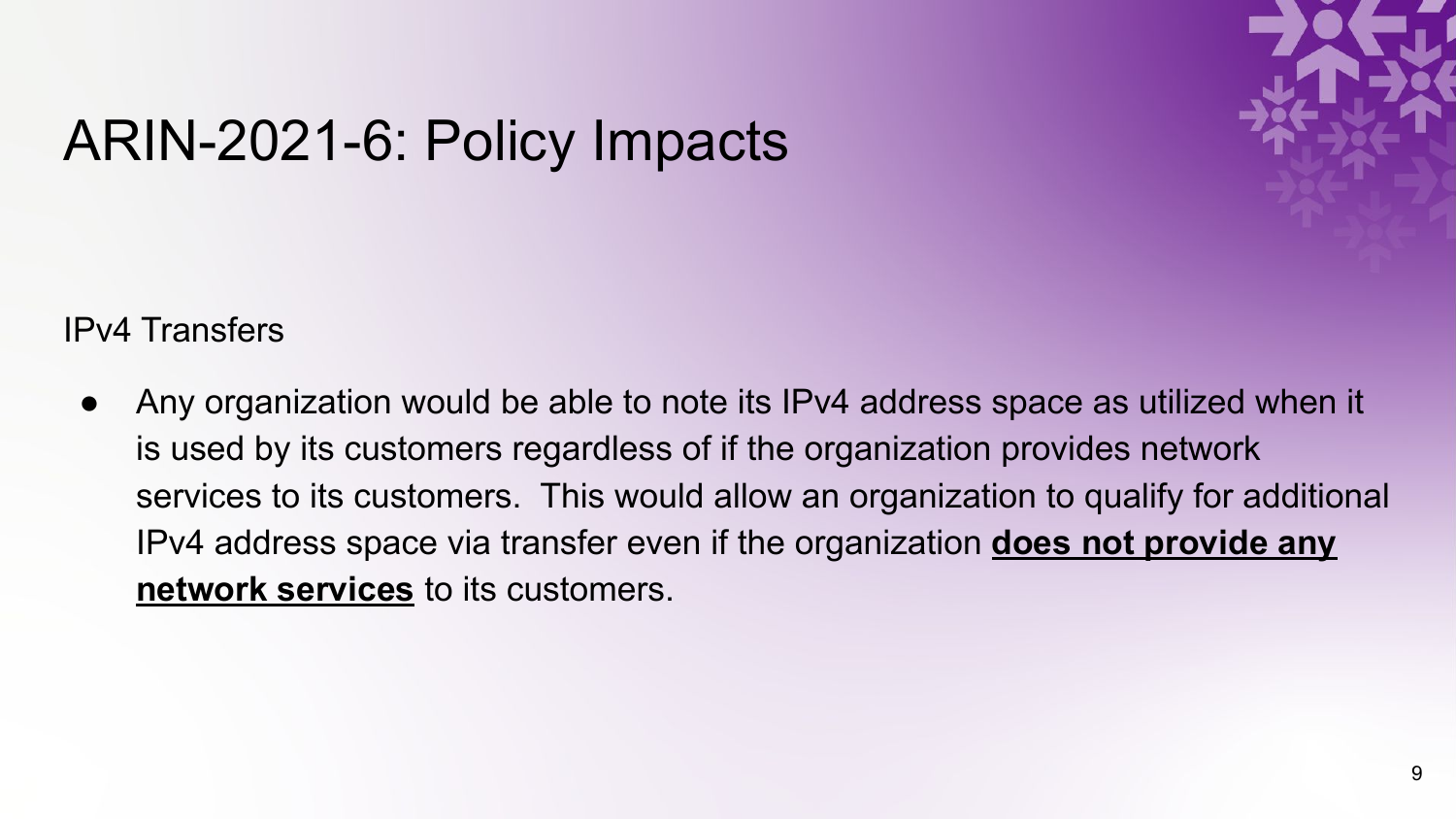

### ARIN-2021-6: PPML Statements

Statements or reasons in Support:

- Markets provide the incentive structure to place addresses in their best and highest need
- Allowing leasing encourages the accurate representation of usage in WHOIS/RDAP
- Lack of clarity on leasing encourages registry shopping
- Limits on leasing cause increase in leasing prices
- Leasing is not prohibited currently, but but cannot be used to justify additional additional address blocks
- Current addressing holders have an advantage compared to new entrants
- Users of addressing may lack access to capital to purchase via transfer, leasing allows these orgs to obtain resources

Statements or reasons not in Support:

- Explicit leasing will create additional route-table entries
- **IPv4** resources should remain under control of ARIN not leasing companies
- Leasing removes the requirement to provide services with addresses leading to profit as the speculative driver for a leasing company
- Allowing leasing discourages the accurate representation of usage in WHOIS/RDAP
- Encourages existing holder of excess address space to lease rather than transfer
- Leasing could increase addressing cost due to additional non-network organizations entering the market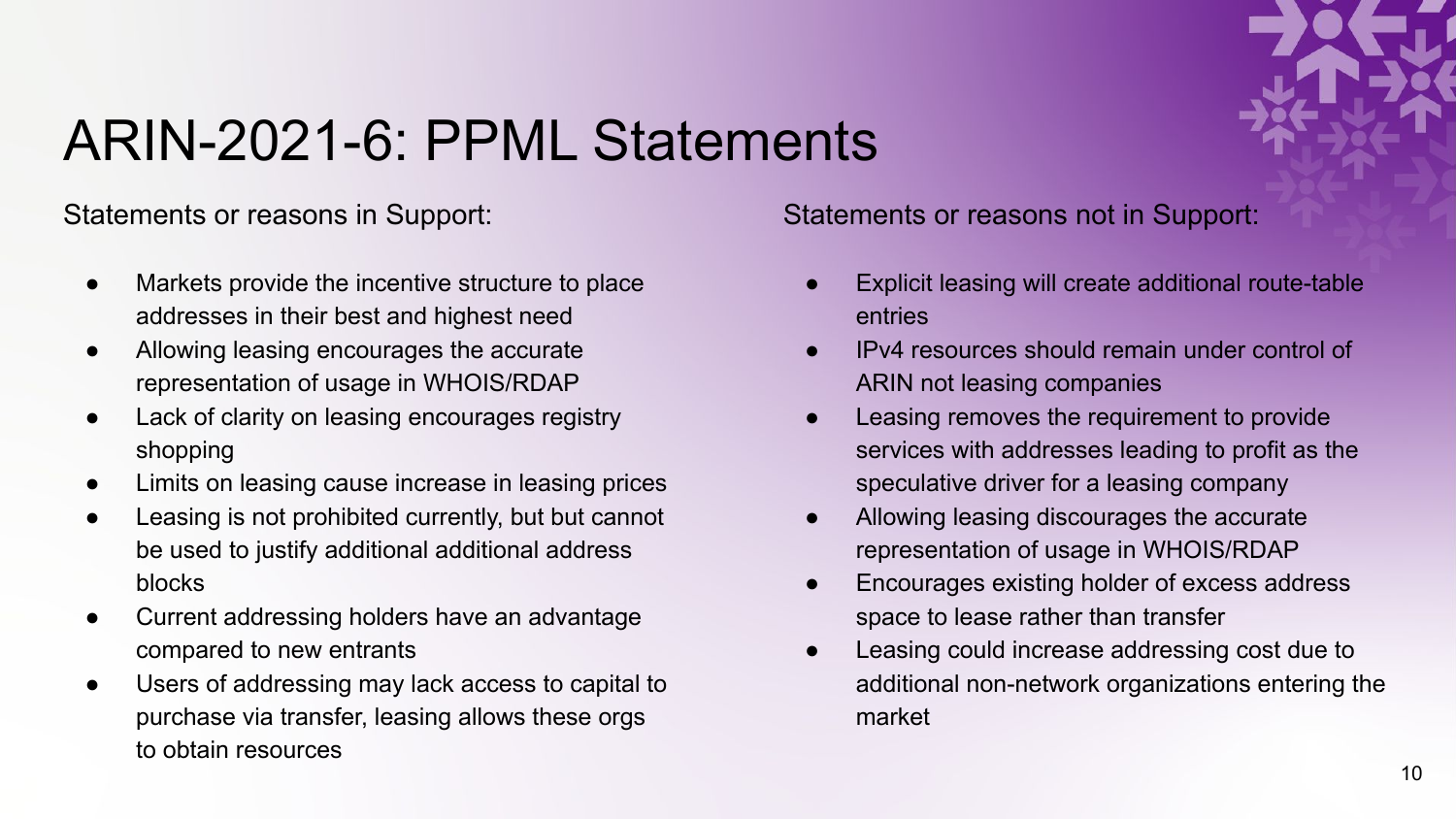# Questions for the Community

- Do you support the policy as written?
- Are there changes that you would suggest to support the draft policy?
- If you don't support the policy (as-written) or in concept, what are your objections?
- On the mailing list, a number of contributors have noted that there should be some limits on leasing such as limit of initial block size or other limits on how blocks can be leased. Do you support additional requirements to limit the scope of leasing? If so, what requirements?
- Do you believe the problem as described in the problem statement is one that the ARIN region should clarify through a policy change?